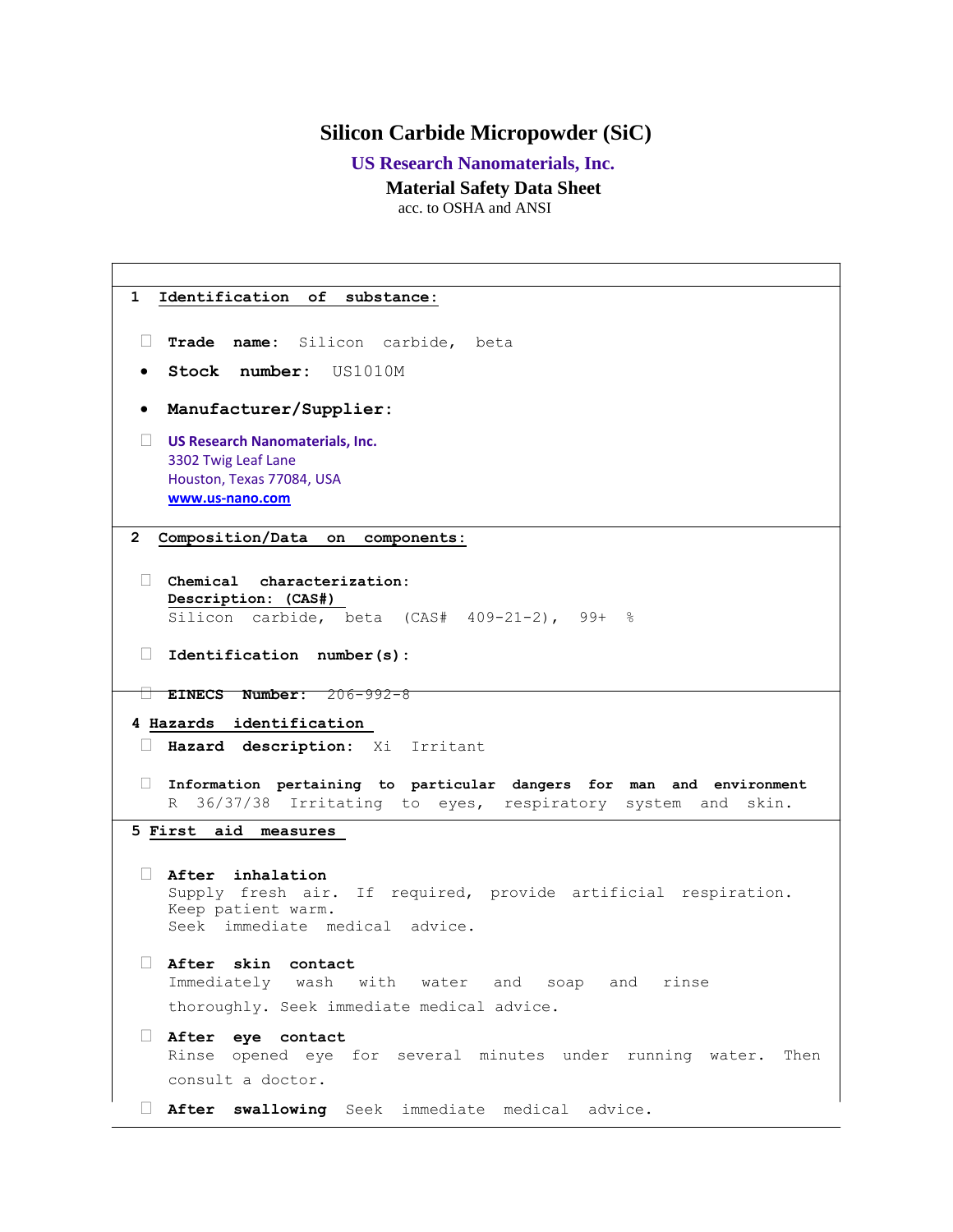```
5 Fire fighting measures
 Suitable extinguishing agents 
   CO2, extinguishing powder or water spray. Fight larger fires with 
   water spray. 
 Special hazards caused by the material, its products of combustion or 
     resulting gases:
   In case of fire, the following can be 
   released: Carbon monoxide (CO)
 Protective equipment: 
   Wear self-contained respirator. 
   Wear fully protective impervious suit. 
7 Accidental release measures 
 Person-related safety precautions: 
   Wear protective equipment. Keep unprotected persons 
   away. Ensure adequate ventilation 
 Measures for environmental protection: 
   Do not allow material to be released to the environment without 
   proper governmental permits. 
 Measures for cleaning/collecting: Ensure adequate ventilation.
 Additional information: 
   See Section 7 for information on safe handling 
   See Section 8 for information on personal protection 
   equipment. See Section 13 for disposal information. 
8 Handling and storage 
 Handling 
 Information for safe handling: 
   Keep container tightly sealed. 
   Store in cool, dry place in tightly closed 
   containers. Ensure good ventilation at the workplace. 
 Information about protection against explosions and fires: 
   No special measures required. 
 Storage 
 Requirements to be met by storerooms and receptacles: 
   No special requirements. 
 Information about storage in one common storage facility: 
   Store away from oxidizing agents. 
 Further information about storage conditions: 
   Keep container tightly sealed.
```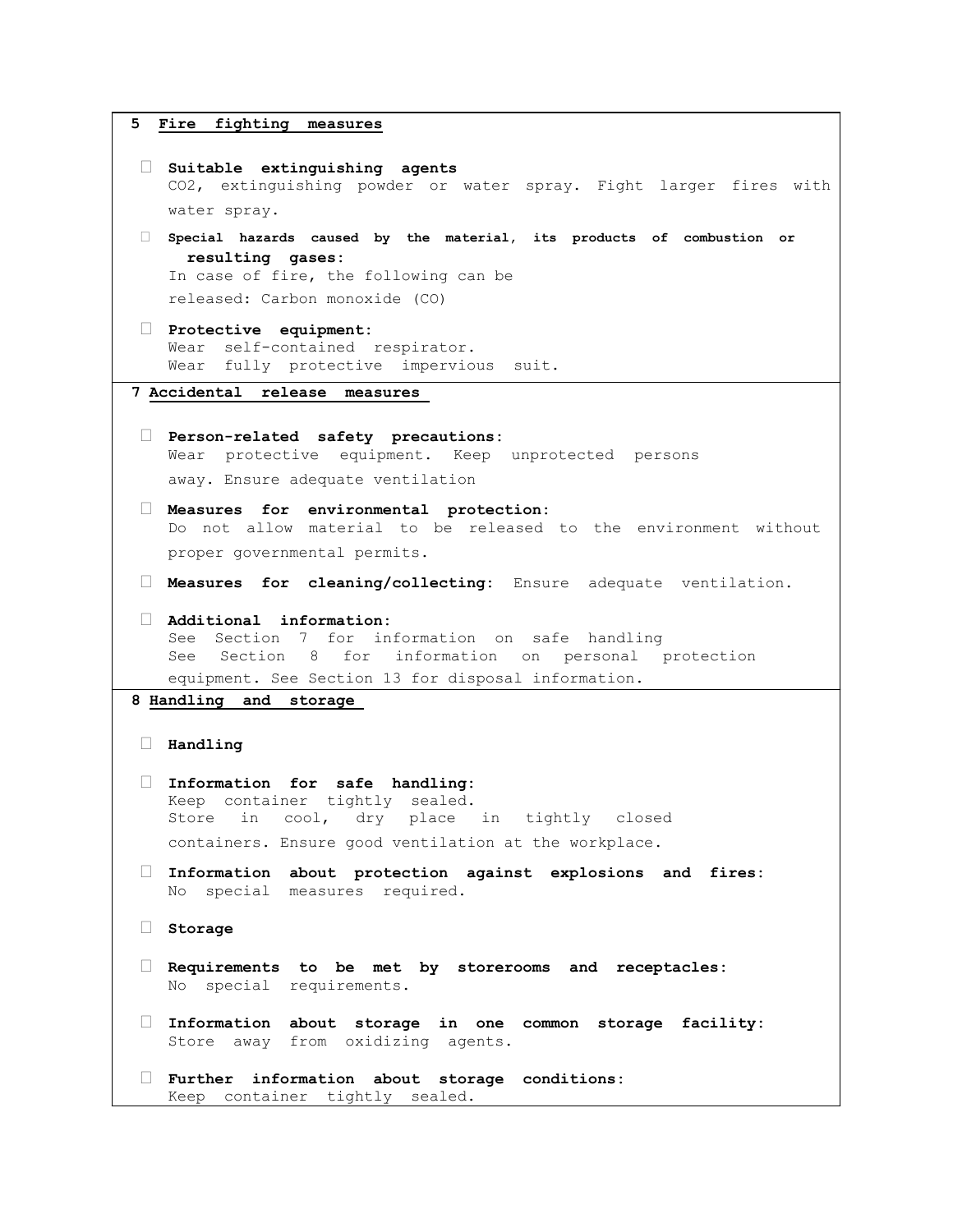Store in cool, dry conditions in well sealed containers. **8 Exposure controls and personal protection Additional information about design of technical systems:**  Properly operating chemical fume hood designed for hazardous chemicals and having an average face velocity of at least 100 feet per minute. **Components with limit values that require monitoring at the workplace:**  Silicon carbide mg/m3 ACGIH TLV 10; A4 Belgium TWA 10 France TWA 10<br>Germany TWA 4 4 (respirable fraction of the aerosol, without fibers) Ireland TWA 5 (respirable) 10 (total inhalable) Netherlands TWA 10 Switzerland TWA 4 United Kingdom TWA 4 (respirable dust) 10 (total inhalable dust) USA PEL 5 (respirable fraction) 15 (total dust) **Additional information:** No data **Personal protective equipment General protective and hygienic measures**  The usual precautionary measures for handling chemicals should be followed. Keep away from foodstuffs, beverages and feed. Remove all soiled and contaminated clothing immediately. Wash hands before breaks and at the end of work. Avoid contact with the eyes and skin. **Breathing equipment:**  Use suitable respirator when high concentrations are present. **Protection of hands:** Impervious gloves **Eye protection:**  Safety glasses Tightly sealed goggles Full face protection **Body protection:** Protective work clothing. **10 Physical and chemical properties: Form:** Powder **Color:** Gray white **Odor:** Odorless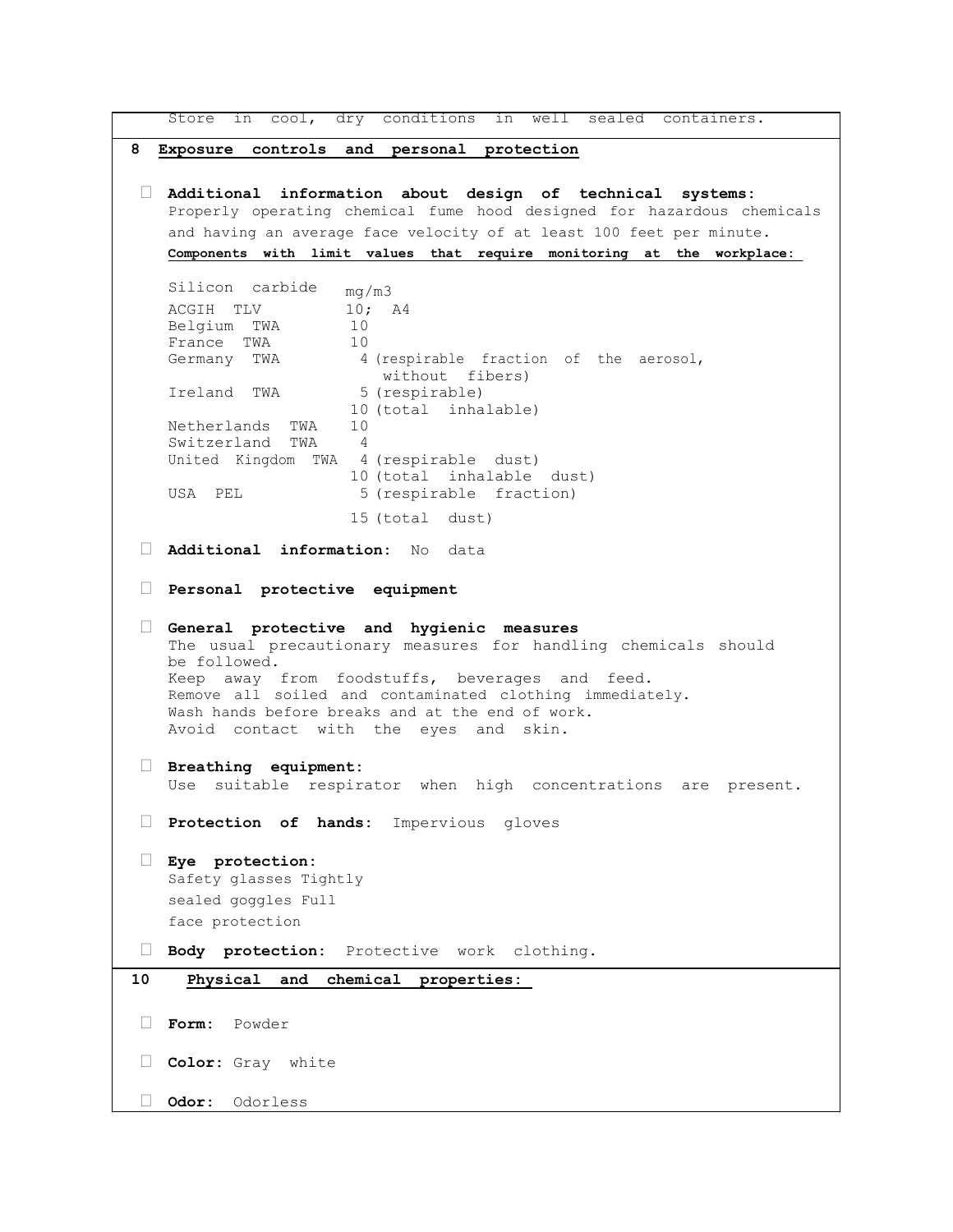**Value/Range Unit Method Change in condition Melting point/Melting range:** 2700 °C (subl/dec) **Boiling point/Boiling range:** Not determined **Sublimation temperature / start:** Not determined **Flash point:** Not applicable Ignition temperature: Not determined Decomposition temperature: Not determined **Danger of explosion:**  Product does not present an explosion hazard. **Explosion limits:**  Lower: Not determined **Upper:** Not determined **Vapor pressure:** Not determined  $\square$  **Density:** at 20  $\degree$ C 3.217 g/cm<sup>3</sup>  **Solubility in / Miscibility with Water:** Insoluble  $\Box$  **pH-value:** (100 g/l) at 20 °C 3-7 **10 Stability and reactivity Thermal decomposition / conditions to be avoided:**  Decomposition will not occur if used and stored according to specifications. **Materials to be avoided:** Oxidizing agents **Dangerous reactions** No dangerous reactions known **Dangerous products of decomposition:**  Carbon monoxide and carbon dioxide Metal oxide fume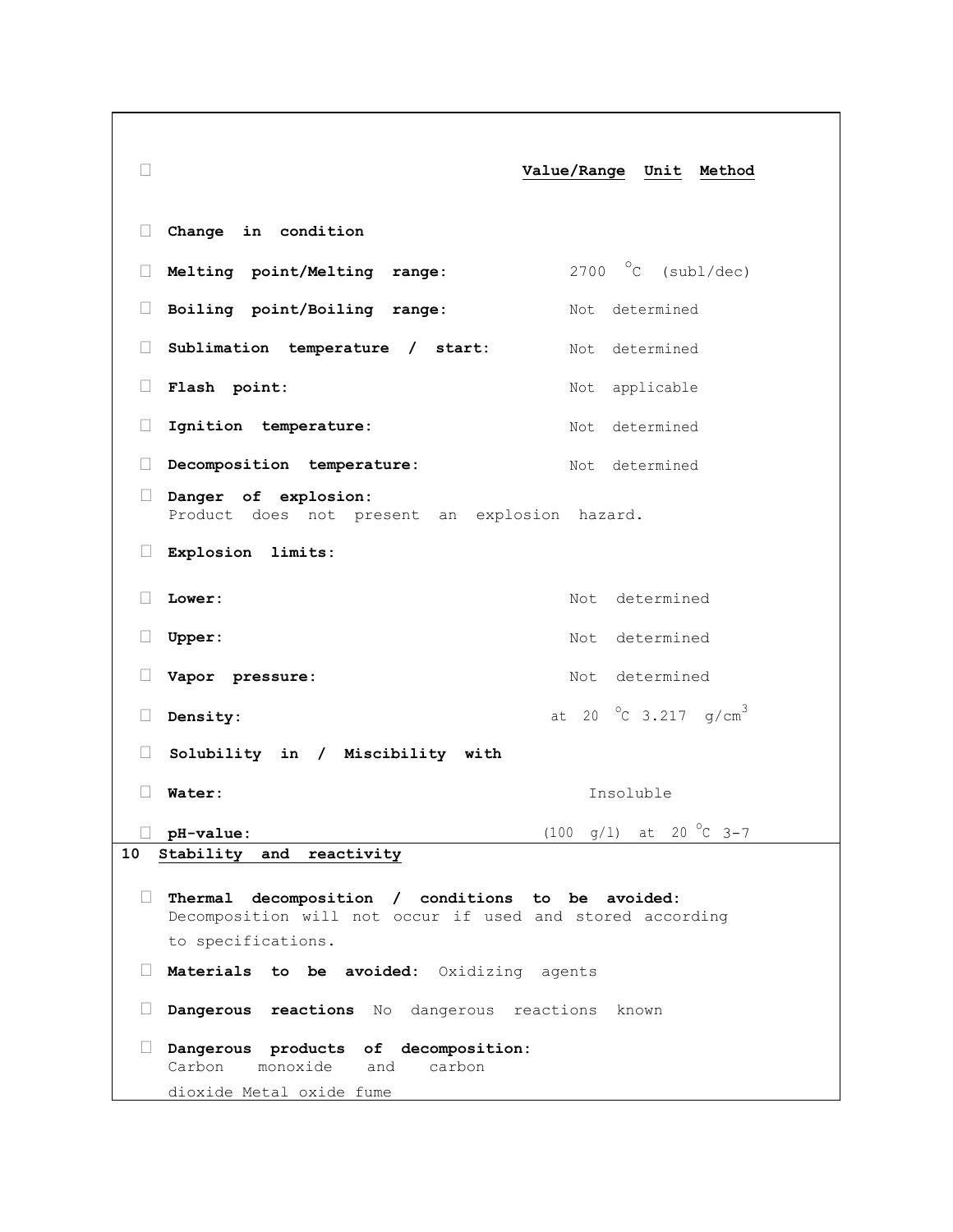```
11 Toxicological information
  Acute toxicity: 
  Primary irritant effect: 
  on the skin: Irritant to skin and mucous membranes.
  on the eye: Irritating effect.
  Sensitization: No sensitizing effects known.
  Other information (about experimental toxicology): 
    Tumorigenic effects have been observed on tests with 
    laboratory animals. 
  Subacute to chronic toxicity: 
    Silicon carbide is a nuisance dust capable of producing 
    nonprogressive pulmonary fibrosis. Silicon carbide implants have 
    caused tumors in laboratory animals. 
  Additional toxicological information: 
    To the best of our knowledge the acute and chronic toxicity of 
    this substance is not fully known. 
    The Registry of Toxic Effects of Chemical Substances (RTECS) 
    contains tumorigenic and/or carcinogenic and/or neoplastic data for 
    components in this product. 
    No classification data on carcinogenic properties of this material 
    is available from the EPA, IARC, NTP, OSHA or ACGIH. 
13 Ecological information: 
  General notes: 
    Do not allow material to be released to the environment without 
    proper governmental permits. 
14 Disposal considerations 
  Product: 
  Recommendation 
    Consult state, local or national regulations for proper disposal. 
  Uncleaned packagings: 
  Recommendation: 
    Disposal must be made according to official regulations. 
15 Transport information 
 Not a hazardous material for transportation.
  DOT regulations:
```